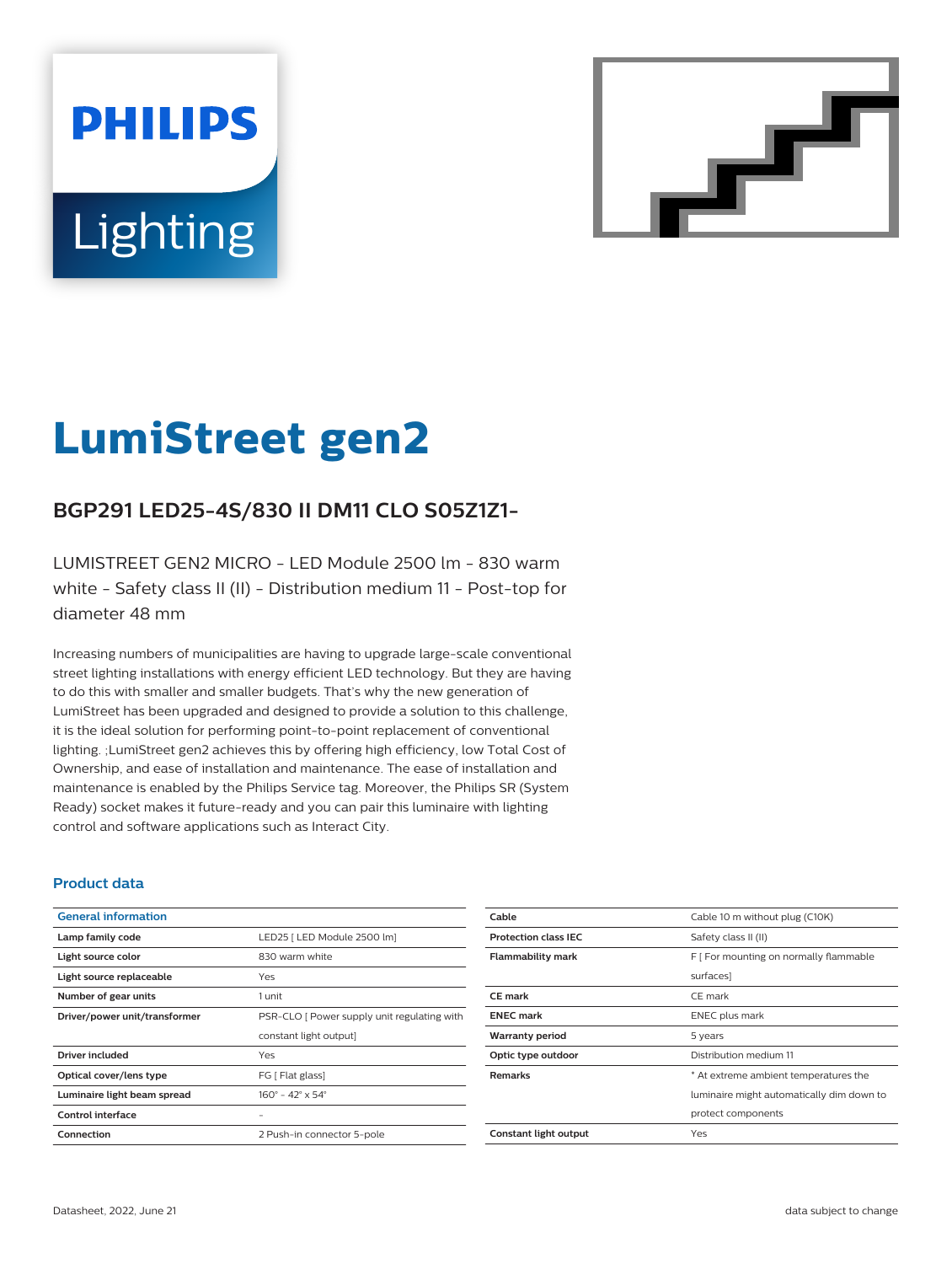### **LumiStreet gen2**

| Number of products on MCB of 16 A type 29 |                                                | Dimensions (Height x Width x Depth)             | 95 x 234 x 520 mm (3.7 x 9.2 x 20.5 in)       |
|-------------------------------------------|------------------------------------------------|-------------------------------------------------|-----------------------------------------------|
| в                                         |                                                |                                                 |                                               |
| <b>EU RoHS compliant</b>                  | Yes                                            | <b>Approval and application</b>                 |                                               |
| Light source engine type                  | LED                                            | Ingress protection code                         | IP66 [ Dust penetration-protected, jet-proof] |
| Service tag                               | Yes                                            | Mech. impact protection code                    | IK08 [ 5 J vandal-protected]                  |
| Serviceability class                      | Class A, luminaire is equipped with            | <b>Surge Protection (Common/Differential)</b>   | Luminaire surge protection level until 6 kV   |
|                                           | serviceable parts (when applicable): LED       |                                                 | differential mode and 8 kV common mode        |
|                                           | board, driver, control units, surge protection | <b>Sustainability rating</b>                    |                                               |
|                                           | device, optics, front cover and mechanical     |                                                 |                                               |
|                                           | parts                                          | Initial performance (IEC compliant)             |                                               |
| <b>Product family code</b>                | BGP291 [ LUMISTREET GEN2 MICRO]                | Initial luminous flux (system flux)             | 2136 lm                                       |
|                                           |                                                | Luminous flux tolerance                         | $+/-7%$                                       |
| <b>Light technical</b>                    |                                                | Initial LED luminaire efficacy                  | 107 lm/W                                      |
| Upward light output ratio                 | $\circ$                                        | Init. Corr. Color Temperature                   | 3000 K                                        |
| Standard tilt angle posttop               | $O^{\circ}$                                    | Init. Color Rendering Index                     | 80                                            |
| Standard tilt angle side entry            | $\mathsf{O}^\circ$                             | Initial chromaticity                            | (0.43, 0.40) SDCM <5                          |
|                                           |                                                | Initial input power                             | 20 W                                          |
| <b>Operating and electrical</b>           |                                                | Power consumption tolerance                     | $+/-10%$                                      |
| <b>Input Voltage</b>                      | 220 to 240 V                                   | Init. Color Rendering Index Tolerance           | $+/-2$                                        |
| <b>Input Frequency</b>                    | 50 to 60 Hz                                    |                                                 |                                               |
| Initial CLO power consumption             | 20 W                                           | Over time performance (IEC compliant)           |                                               |
| Average CLO power consumption             | 20.5 W                                         | Control gear failure rate at median useful 10 % |                                               |
| End CLO power consumption                 | 21 W                                           | life 100000 h                                   |                                               |
| Inrush current                            | 15 A                                           | Lumen maintenance at median useful              | L100                                          |
| Inrush time                               | 0.295 ms                                       | life* 100000 h                                  |                                               |
| Power Factor (Min)                        | 0.99                                           |                                                 |                                               |
|                                           |                                                | <b>Application conditions</b>                   |                                               |
| <b>Controls and dimming</b>               |                                                | Ambient temperature range                       | -40 to +50 $^{\circ}$ C                       |
| Dimmable                                  | No                                             | Performance ambient temperature Tq              | 25 °C                                         |
|                                           |                                                | Maximum dim level                               | 0% (digital)                                  |
| <b>Mechanical and housing</b>             |                                                |                                                 |                                               |
| <b>Housing Material</b>                   | Aluminum die-cast                              | <b>Product data</b>                             |                                               |
| <b>Reflector material</b>                 | Polycarbonate                                  | Full product code                               | 871951410173900                               |
| Optic material                            | Polymethyl methacrylate                        | Order product name                              | BGP291 LED25-4S/830 II DM11 CLO               |
| Optical cover/lens material               | Glass                                          |                                                 | S05Z1Z1-                                      |
| <b>Fixation material</b>                  | Aluminum                                       | EAN/UPC - Product                               | 8719514101739                                 |
| <b>Mounting device</b>                    | 48P [ Post-top for diameter 48 mm]             | Order code                                      | 10173900                                      |
| Optical cover/lens shape                  | Flat                                           | Numerator - Quantity Per Pack                   | $\mathbf{1}$                                  |
| Optical cover/lens finish                 | Clear                                          | Numerator - Packs per outer box                 | $\mathbf{1}$                                  |
| Overall length                            | 520 mm                                         | Material Nr. (12NC)                             | 910925866910                                  |
| Overall width                             | 234 mm                                         | <b>Net Weight (Piece)</b>                       | 5.000 kg                                      |
| Overall height                            | 95 mm                                          |                                                 |                                               |
| Effective projected area                  | $0.0235 \text{ m}^2$                           |                                                 |                                               |
| Color                                     | Gray                                           | $\sqrt{5}$<br>IP 66   K 08                      |                                               |